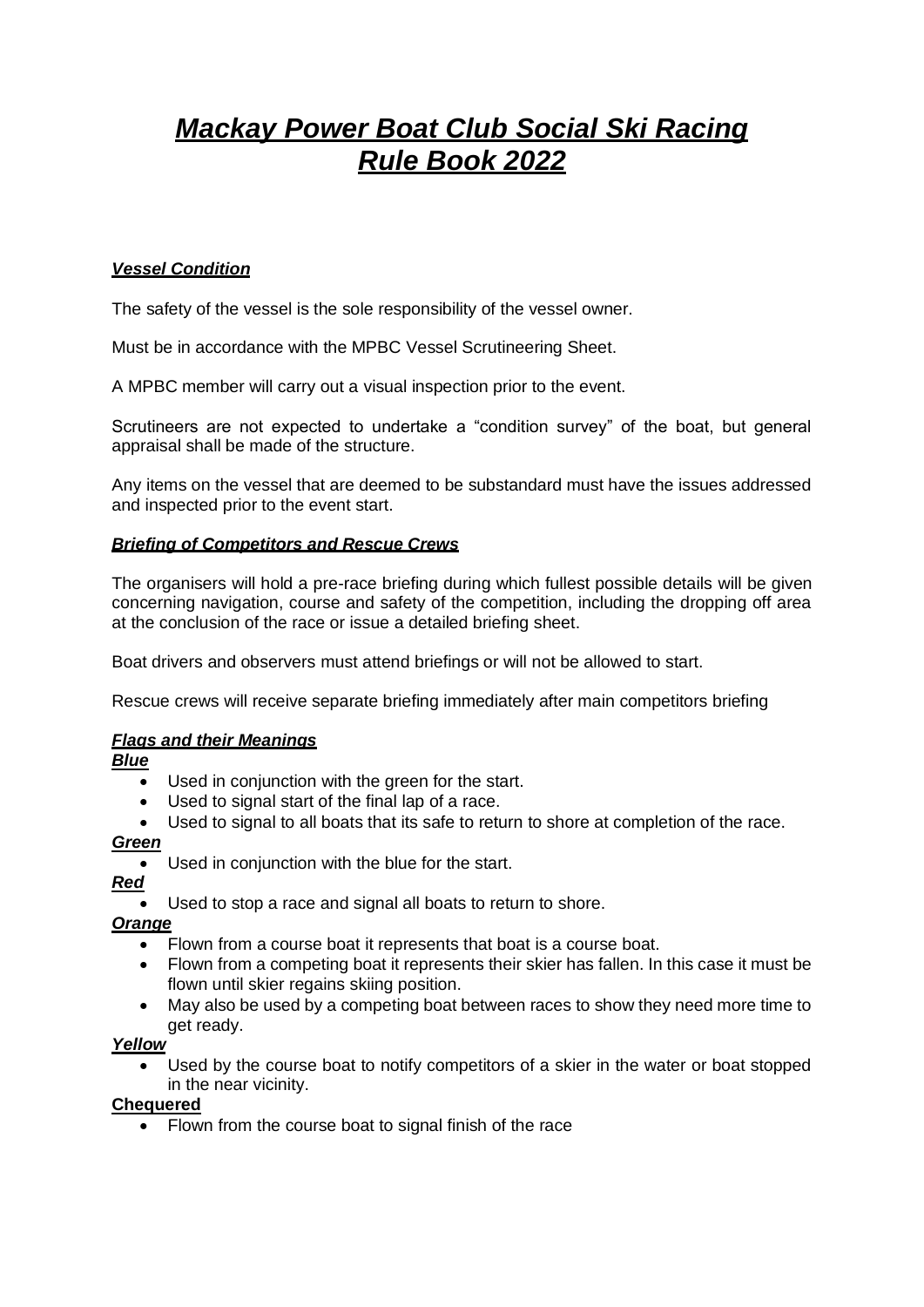# *Start Method*

An Official Race Starter will be appointed and briefed by the Race Controller.

Starts will be simultaneous mass start unless otherwise communicated at the event briefing.

Starts will be off coarse.

Simultaneous mass start, all boats are to form in a straight line.

- A 5 minute signal shall be given
- at 1 minute a Blue flag and a Green flag shall be raised on the moored start boat or dock in sight of the skiers and boat crew.
- The 30 second signal shall be given by lowering the Blue flag.
- Skiers may then enter the water from their boats which may take up the slack in the tow line.
- The start will be signalled by the lowering of the Green flag and skiers must not be in a skiing position until the start is signalled.
- Boats must not be over the start line prior to the lowering of the Green flag.
- The start line will be indicated by placing a buoy or buoys in line with the stern of the moored start boat.

In the case of a fall in the start area the boat must idle and turn slowly and return to the skier for a pickup. Wide fast turns may result in disqualification.

Safety flag not required in marked Start Area.

In the event of a race having to be stopped; only boats which took their grid positions for the event will be allowed to restart.

#### *Unsuccessful Starts*

If a successful start is not made following two attempts to start, the competitor must either withdraw from the event.

## *Tow lines*

Tow lines must be fed from the boat at the start of an event.

#### *Drivers*

All drivers are to be a minimum of eighteen years of age.

Must wear a life jacket and brightly coloured helmet

Current state licence

The driver must keep his attention AHEAD of the boat at all times.

Boat drivers must look ahead at start of race — observer to watch skier/s take off, however, driver may glance back.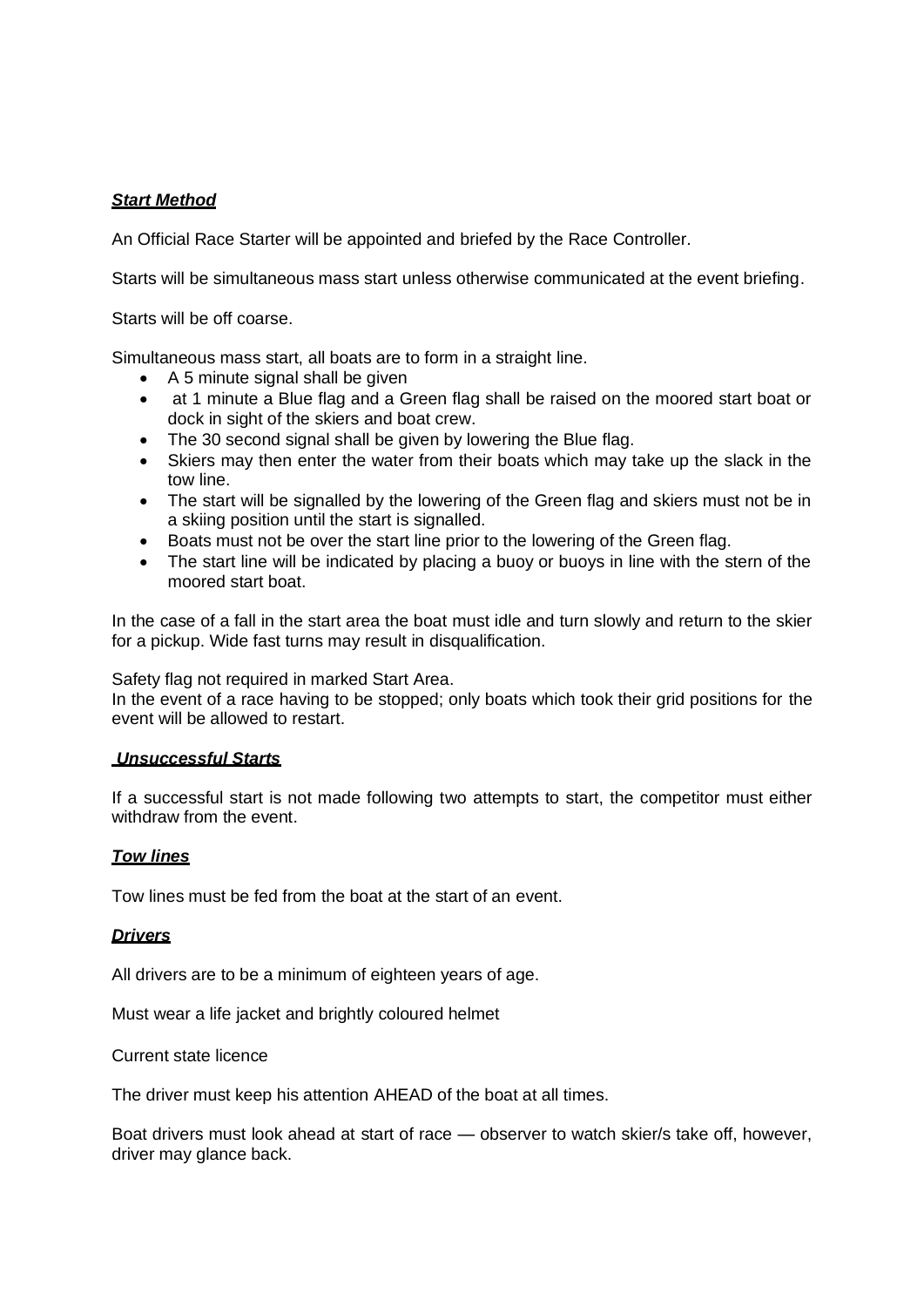## *Observers Duty*

All observers are to be a minimum of sixteen years of age.

Occupants of boat must remain in cockpit at all times.

Observers must keep the skier under observation at all time during his participation in the event.

Observers will remain in their seats at all times whilst pulling a skier after reaching a plane.

Observers are to watch the direction their boat has travelled to see that their boat is not going to cut off another team and to keep his driver informed of where he is compared to the poles the other teams occupy.

## *Skiing Position*

Skiers must be in the boat wash

A Skiing Position is defined as the skier's weight is wholly supported by the ski or skis and he has possession of the tow rope.

A Fall is defined as accomplished at the time when a skier loses possession of his ski, the tow line, or is not maintaining a skiing position, that is, the skier's weight is wholly supported by the ski or skis and he has possession of the tow rope.

A driver or observer shall acknowledge the safety or medical flag on a race boat and the downed skier by putting his hand up. Failure to do so may result in a penalty.

#### *Passing*

Passing shall be either side unless specifically stated otherwise at briefing.

A boat or team shall not force a passage between other team/s or a team and course or hazard buoy.

Boats shall not follow closer than 100 metres directly behind any skier.

All turns shall be marked by buoys, moored vessels or permanent sea marks.

All markers shall be passed on the outside.

No changing of lanes is permitted from within 100 metres of the turn buoy or mark; this distance may be shown by a 100 metre buoy or marker, until the skier rounds the buoy and attains a straight line on the natural course.

A minimum distance of 5 metres must be kept between competing boats after the start.

When taking a turn, the boats on the outside must leave room for teams on the inside.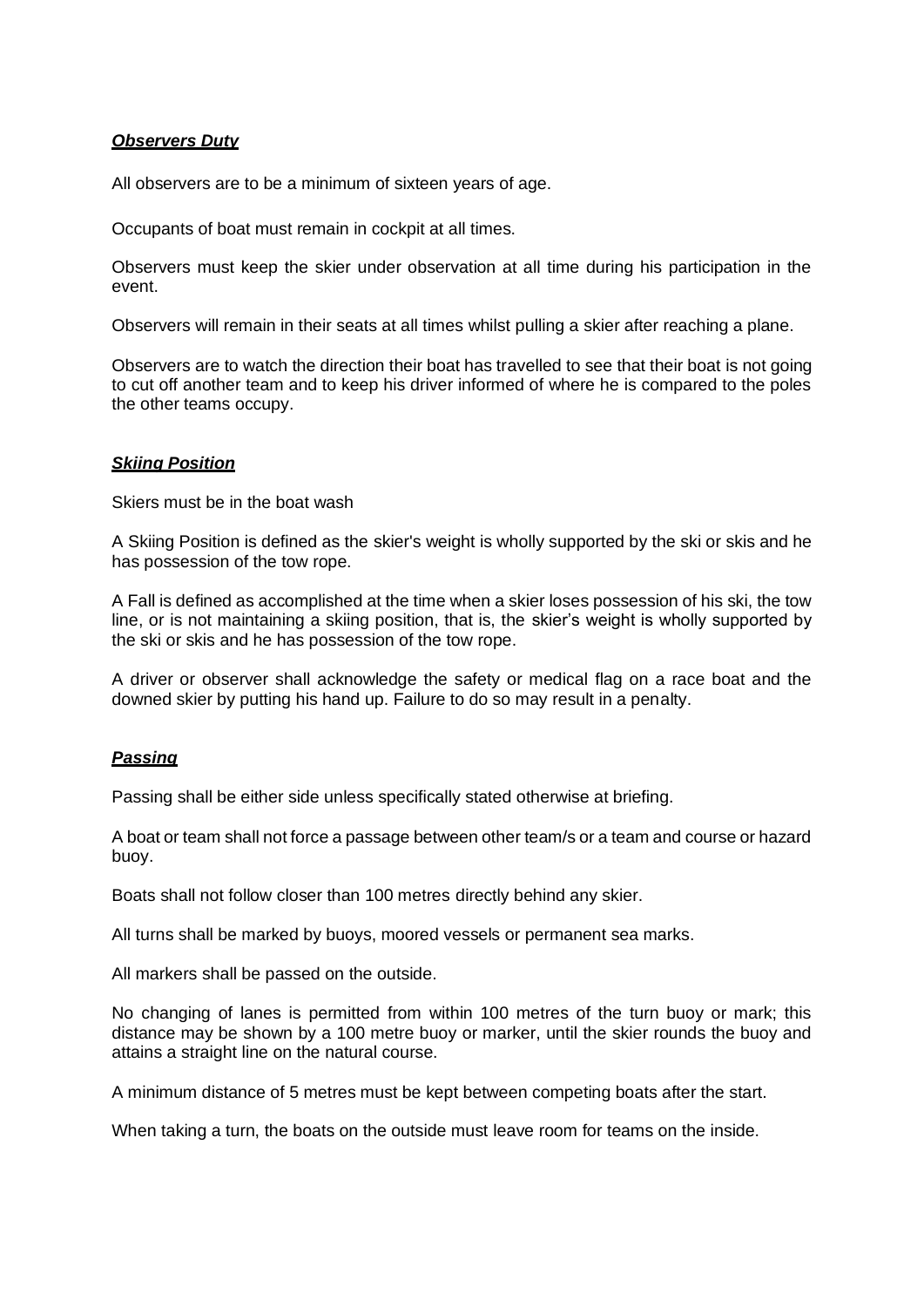An overtaking boat must not cut in until the skier is 100 metres ahead of the boat being overtaken.

## *Passing Applicable to All Events Unless Noted Otherwise*

Boats shall not follow closer than 100 metres directly behind any skier except when overtaking, in which case it is imperative that the driver should keep his boat in a different line than the preceding one.

Skiers must ski to the outside of each turn, course or hazard buoy.

A fallen skier may be passed on whichever side is deemed to be the safest. The passing driver or observer shall acknowledge sight of a fallen skier by raising a hand.

#### *Penalty-Disqualification-Suspension*

Will be handed out by the judge at their discretion

#### *Failure to Complete Course*

Any boat not completing course i.e. missed turn buoy, will not be given a finishing time.

Any boat that misses a course buoy/s will be given a penalty relative to the infringement.

However, should a missed buoy/s be recovered before the completion of the same lap, course will be deemed as completed.

#### *Finish*

The finish of the ski race shall be determined by the skier.

Skiers must be in skiing position when crossing the finishing line or as long as a skier is attempting to regain a skiing position and in the process crosses the finish line and eventually attains skiing position within a reasonable distance

#### *Finish Drop-off area*

The drop-off area for a ski race will be determined by the Officials prior to the event and announced at briefing. Skiers must hang onto handles and must drop off in the areas indicated.

#### *Procedure to be followed after a Fall*

In the case of a fall of a competitor, the driver must immediately stop the boat, the observer must display the fluorescent orange flag.

The driver will turn to pick up the skier without interfering with the progress of the race. In picking up a fallen skier, the driver must give right of way to oncoming boats and then turn in whichever direction is safer.

A fallen skier is allowed to make physical contact with the boat and crew to enable the replacement of equipment. At all times whilst such action is being carried out the motor of the "tow boat "will be dead or in neutral, i.e. propeller not rotating".

The fluorescent/flame orange flag must remain visible until the skier is in proper skiing position.